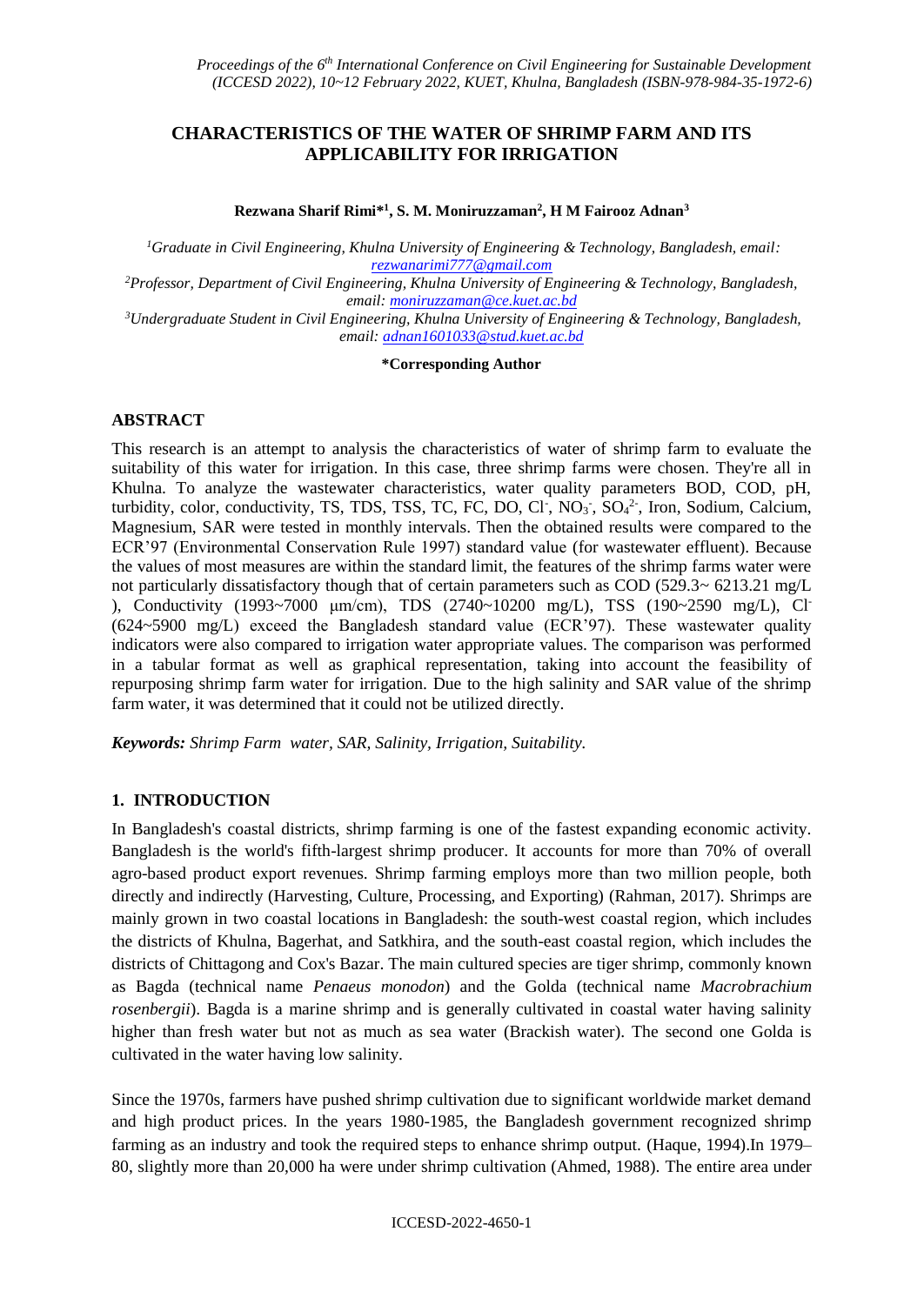shrimp culture was predicted to expand from 96,048 hectares in 1990 to 135,000 ha in 2005, according to the Master Plan Organization (MPO 1986). There were around 130,000–138,000 ha of shrimp farms in 1994. (Rosenberry, 1995), exceeding the projection for 2005. According to one estimate, production in 2005 would be 89,000 t (Marr Associates 1985) as opposed to production of 30,000 t in 1995 (Rosenberry, 1995In Bangladesh's coastal region, shrimp culture has resulted in ecological imbalance, pollution, rising salinity, destruction of mangrove resources and other plants, biodiversity loss, and decreased land productivity (Alauddin and Hamid, 1998).

A huge amount of water is wasted in shrimp aquaculture activities. Irrigation with wastewater allows for the resolution of issues such as disposal, reuse, and water saving. With the increasing shortage of fresh water resources in many arid and semi-arid parts of the world, the use of municipal wastewater in agriculture is a centuries-old technique that is now garnering renewed attention. Around 20 million hectares of land are irrigated with wastewater globally (Scott *et al*. 2004). As water scarcity worsens and wastewater output rises, this is anticipated to increase dramatically over the next several decades. (Biswas, 2016).

Irrigation accounts for 70% of global water usage, including all water diverted from rivers and pumped from underground. As a result, the globe is experiencing a severe water deficit. According to a UN report, 2.7 billion people will face severe water shortages by 2025, requiring us to develop and execute new water management policies (Kretschmer, 2002).

Integrating aquaculture production into traditional agriculture may be one solution. Farming's impact on already scarce water resources, as well as its reliance on chemical fertilizers, may both be decreased, resulting in a higher economic return per unit of water. Effluents from land-based freshwater aquaculture may be used to produce a wide range of agricultural goods (McIntosh, 2002).

From this perspective, this study focuses on the properties of shrimp farm water and its suitability for irrigation, particularly in the Khulna region.

In undertaking this study, there were some specific objectives.The study aims at determining the physical and chemical quality of the water of shrimp farm to evaluate the quality of shrimp farm water by comparing with the wastewater of Bangladesh standard (ECR'97) and assess the suitability for reuse of the wastewater of shrimp farm in irrigation according to BIWQS (Bangladesh Irrigation Water Quality Standard).

# **2. METHODOLOGY**

# **2.1 Selection of Shrimp Farms**

Khulna lies between 22049' North latitude and 89034' East longitude. The majority of this area is lowlying ground that is only one meter above mean sea level and below high tide. As a result, during high tide, all of the lowlands are swamped, and tidal intrusion causes salinity. The districts of Khulna, Bagherhat, and Shatkhira account for almost 75% of all shrimp farms. Shrimp culture has a lot of promise in Khulna.

The location of the selected three shrimp farms are as follows:

1. Location 01: It is located in Aranghata, by the side of Khulna-Jashore bypass road. It lies between22052´24.6´N latitude and 89029´30.3´E longitude.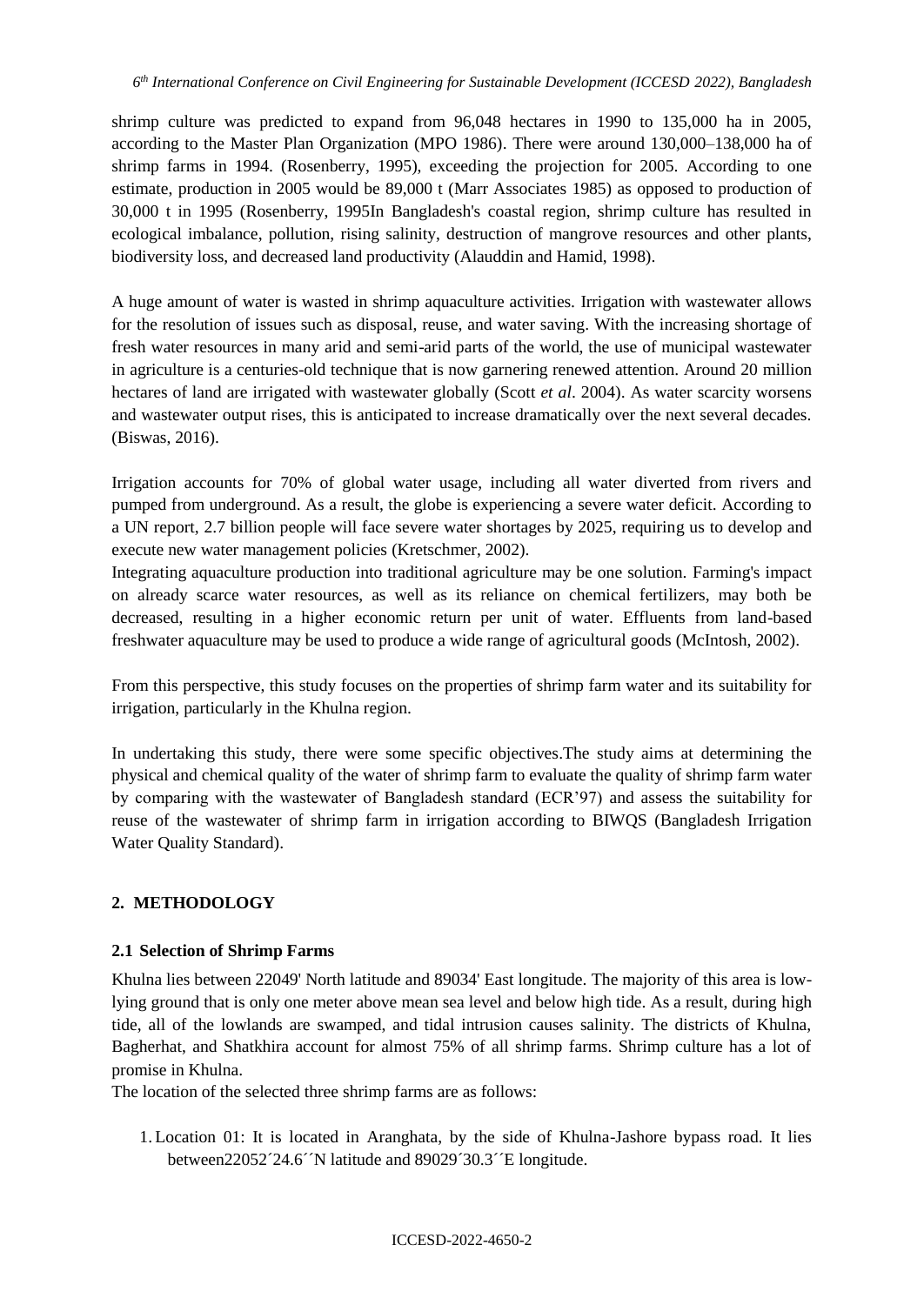- 2. Location 02: It is located in the village named Deana, Daulatpur. It lies between 22051´35´´N latitude and 89030´32´E longitude.
- 3. Location 03: It is located in Phultola village, Botiaghata, by the side of Rupsha River. It lies between 22042´43.5´´N latitude and 89031´31.7´´E longitude. The name of the farm is "Khan Fisheries".

## **2.2 Sample collection**

The samples were collected from each selected shrimp farm at monthly intervals. 1.5-liter bottles were used for collecting the water of shrimp farm. The bottles were completely filled with water in a way so that no air remains above the surface. The opening of these bottles was closed tightly to prevent leakage of water. The bottles were kept in black coloured bag so that sun rays or day light could not reach to the samples.

### **2.3 Laboratory tests of wastewater quality parameters**

The wastewater quality parameters of the collected samples were tested in the laboratory. The parameters were BOD5, COD, pH, Turbidity, Color, Conductivity, TS, TDS, TSS, TC, FC, DO, Chloride, Nitrate, Iron, Sulfate, Sodium, Calcium, Magnesium and for irrigation water quality index SAR. All the parameters were tested according to standard methods.

### **2.4 SAR Index**

The sodium adsorption ratio (SAR) is a measure of the quality of irrigation water. It is a measure of a water's appropriateness for agricultural irrigation based on the concentrations of the primary alkaline and earth alkaline cations present in the water. SAR index of the shrimp farm water were determined by following relation:

$$
SAR = \frac{Na^{+}}{\sqrt{\frac{Ca^{2+} + Mg^{2+}}{2}}}
$$
 (1)

After performing the laboratory tests, the obtained values were compared to Bangladesh standard value (ECR'97) for industrial effluent for the assessment of shrimp processing effluent. Then graphical presentation was performed. The obtained values were further compared to the Bangladesh standard (ECR'97) for irrigation water to find out whether the shrimp processing effluent was suitable for irrigation purpose or not.

# **3. RESULTS AND DISCUSSION**

### **3.1 Water Quality of Shrimp Farm Water**

The laboratory test results of wastewater from shrimp farms are shown in Table 1. The table shows that, some wastewater quality parameters are in the range of the standard values mentioned in the "Environmental Conservation Rule, 97". These parameters include BOD, COD, pH, Turbidity, TC, FC, DO, Nitrate, Iron, Sulfate etc. Some of the values of Conductivity (2780, 1993, 2740 μS/cm), TDS (2740 mg/l), TSS (2590, 900, 190 mg/l) and Chloride (1580, 1150,1900 mg/l) are out of the range of standard value. The remaining parameters which are indicated exceed the Bangladesh standard (ECR'97) for wastewater effluent.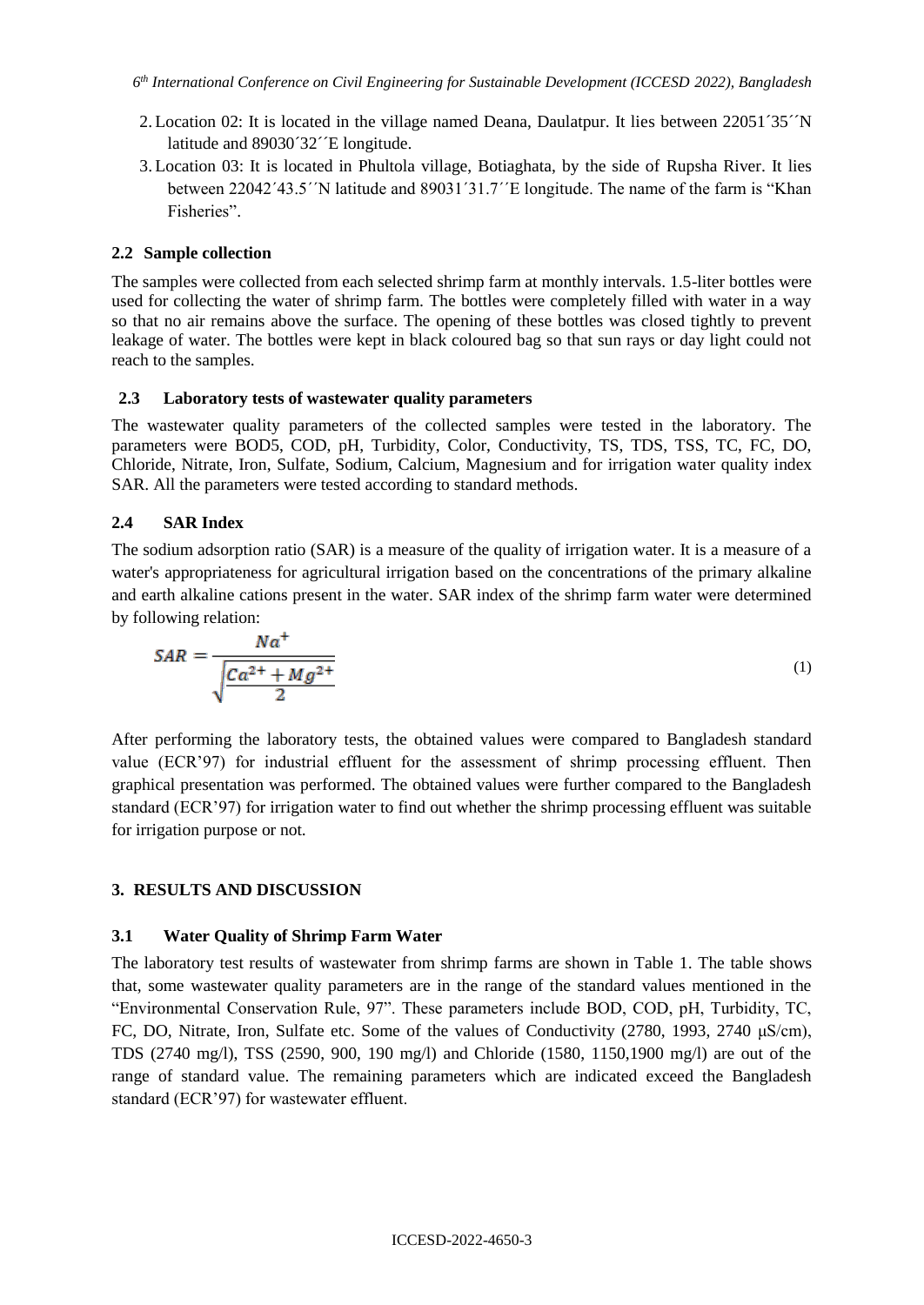| Parameter        | Unit           | March<br>2019 | May<br>2019    | July<br>2019   | Septembe<br>$r_{\parallel}$<br>2019 | November<br>2019 | January<br>2020 | Standards for<br>wastewater<br>effluent<br>(ECR'97) |
|------------------|----------------|---------------|----------------|----------------|-------------------------------------|------------------|-----------------|-----------------------------------------------------|
| BOD <sub>5</sub> | $mg/L$         | 2.3           | 2.8            | 3.3            | 2.5                                 | 2.6              | $\overline{3}$  | 50                                                  |
| $\rm{COD}$       | mg/L           | 12.14         | 77.8           | 160.77         | 14.34                               | 58.96            | 83.57           | 200                                                 |
| pH               | $\overline{a}$ | 7.17          | 7.5            | 7.83           | 6.86                                | 6.89             | 6.91            | $6-9$                                               |
| Turbidity        | <b>NTU</b>     | 36.1          | 30.1           | 74.8           | 53                                  | 87.2             | 128             | 200                                                 |
| Color            | Pt-Co          | 376           | 220            | 313            | 149                                 | 403              | 607             |                                                     |
| $\rm EC$         | $\mu$ S/cm     | 2780          | 1993           | 2740           | 637                                 | 832              | 950             | 1200                                                |
| TS               | mg/100m        | 2760          | 1700           | 5700           | 1400                                | 1120             | 790             | $\overline{\phantom{a}}$                            |
| <b>TDS</b>       | mg/100m        | 2740          | 1690           | 3110           | 500                                 | 930              | 640             | 2100                                                |
| <b>TSS</b>       | mg/100m        | 20            | 10             | 2590           | 900                                 | 190              | 150             | 150                                                 |
| <b>TC</b>        | No/10ml        | $\Omega$      | 13             | 12             | 15                                  | 11               | 17              | 100                                                 |
| ${\rm FC}$       | No/10ml        | $\Omega$      | $\overline{7}$ | $\overline{0}$ | 1                                   | $\Omega$         | $\overline{5}$  | 100                                                 |
| <b>DO</b>        | (mg/L)         | 3.5           | 4.2            | 4.6            | 3.6                                 | 4.0              | 4.3             | $4.5 - 8$                                           |
| Chloride         | (mg/L)         | 1580          | 1150           | 1900           | 430                                 | 624              | 540             | 600                                                 |
| Nitrate          | (mg/L)         | 0.89          | 0.85           | 0.059          | 0.8                                 | 0.7              | 0.9             | 10                                                  |
| Iron             | (mg/L)         | 0.1           | 0.08           | $\Omega$       | 0.4                                 | 0.2              | 0.31            | $\overline{2}$                                      |
| Sulfate          | (mg/L)         | 86            | 63             | 23             | 12                                  | 17               | 11              | 400                                                 |
| Sodium           | (mg/L)         | 1038          | 755.55         | 1248.3         | 282.5                               | 389.67           | 354.78          | $\overline{\phantom{a}}$                            |
| Calcium          | (mg/L)         | 17.52         | 16.9           | 16.4           | 11.70                               | 9.78             | 8.90            | $\overline{\phantom{a}}$                            |
| Magnesium        | (mg/L)         | 4.48          | 4.45           | 4.40           | 3.23                                | 3.06             | 2.90            | $\overline{\phantom{a}}$                            |
| <b>SAR</b>       |                | 313           | 231.25         | 387            | 103.4                               | 153.79           | 149             | $\blacksquare$                                      |

# Table 1: Test results of "Location 01: Aranghata"

Table 2: Test results of "Location 02: Deana"

| Parameter                   | Unit           | March<br>2019 | May<br>2019    | July<br>2019     | September<br>2019 | November<br>2019 | January<br>2020 | Standards for<br>wastewater<br>effluent<br>(ECR'97) |
|-----------------------------|----------------|---------------|----------------|------------------|-------------------|------------------|-----------------|-----------------------------------------------------|
| <b>BOD</b>                  | mg/L           | 2.1           | 2.7            | 3.6              | 2.6               | 2.4              | 1.9             | 50                                                  |
| $\rm COD$                   | mg/L           | 129.05        | 163.43         | 529.3            | 160.77            | 134.68           | 112.82          | 200                                                 |
| pH                          | $\blacksquare$ | 7.6           | 7.9            | 8.3              | 6.50              | 6.85             | 7.05            | $6-9$                                               |
| Turbidity                   | <b>NTU</b>     | 56            | 60.7           | 39               | 42.1              | 43.4             | 48              | 200                                                 |
| Color                       | Pt-Co          | 333           | 399            | 213              | 327               | 305              | 290             | $\blacksquare$                                      |
| EC                          | $\mu$ S/cm     | 730           | 531            | 507              | 338               | 402              | 418             | 1200                                                |
| ${\rm TS}$                  | mg/100<br>ml   | 590           | 560            | 1840             | 610               | 530              | 380             |                                                     |
| <b>TDS</b>                  | mg/100<br>ml   | 400           | 540            | 1600             | 560               | 440              | 340             | 2100                                                |
| <b>TSS</b>                  | mg/100<br>ml   | 190           | 20             | 240              | 50                | 90               | 40              | 150                                                 |
| $\protect\operatorname{TC}$ | No/10ml        | 14            | 8              | 13               | 22                | 12               | 19              | 100                                                 |
| ${\rm FC}$                  | No/10ml        | $\Omega$      | $\overline{0}$ | 8                | $\Omega$          | $\boldsymbol{0}$ | $\overline{0}$  | 100                                                 |
| D <sub>O</sub>              | (mg/L)         | 4.1           | 3.8            | 4.9              | 4.0               | 3.9              | 3.7             | $4.5 - 8$                                           |
| Chloride                    | (mg/L)         | 280           | 155            | 660              | 330               | 256              | 160             | 600                                                 |
| Nitrate                     | (mg/L)         | 0.1           | 0.7            | 0.1              | 0.2               | 0.1              | 0.6             | 10                                                  |
| Iron                        | (mg/L)         | 0.18          | 0.38           | 0.3              | 0.19              | 0.2              | 0.13            | $\overline{2}$                                      |
| Sulfate                     | (mg/L)         | $1.0\,$       | 30             | $\boldsymbol{0}$ | $\mathbf{0}$      | 1.0              | $1.0\,$         | 400                                                 |
| Sodium                      | (mg/L)         | 183.96        | 102            | 433.62           | 216.8             | 168.2            | 57.12           | $\overline{\phantom{a}}$                            |
| Calcium                     | (mg/L)         | 8.32          | 10.12          | 20.9             | 9.2               | 8.1              | 7.8             | ÷,                                                  |
| Magnesium                   | (mg/L)         | 3.71          | 3.37           | 4.87             | 3.89              | 3.5              | 2.8             | $\overline{\phantom{a}}$                            |
| <b>SAR</b>                  |                | 75            | 39.3           | 120.8            | 84.74             | 69.84            | 24.8            | $\overline{\phantom{a}}$                            |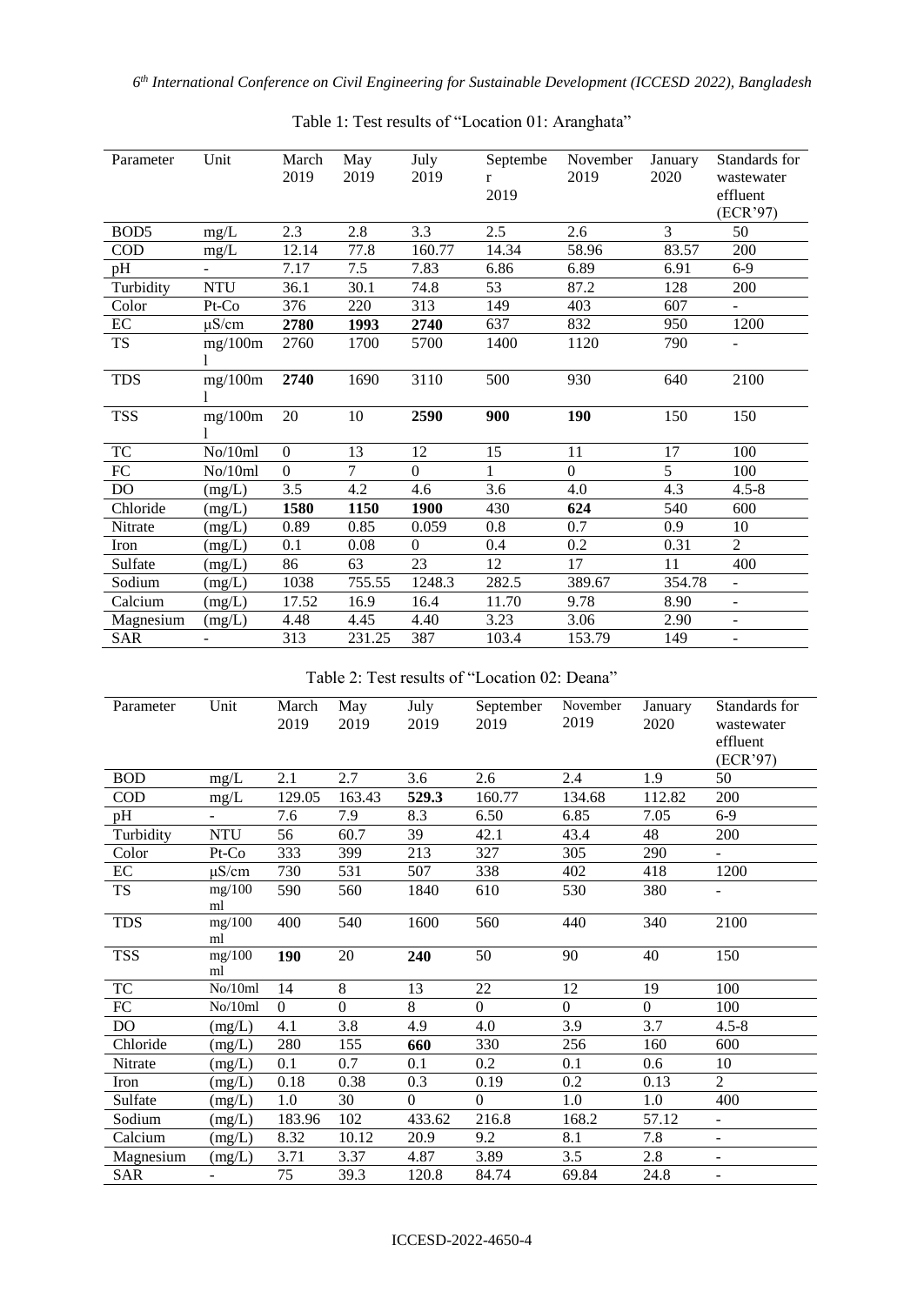The table shows that, some wastewater quality parameters are in the range of the standard values mentioned in the "Environmental Conservation Rule, 97". These parameters include BOD, pH, Turbidity, conductivity, TDS, TC, FC, DO, Nitrate, Iron, Sulfate etc. Some of the values of COD (529.3 mg/l), TSS (190, 240 mg/l) and Chloride (660 mg/l) are out of the range of standard value. The remaining parameters which are indicated exceed the Bangladesh standard (ECR'97) for wastewater effluent.

| Parameter  | Unit                     | March            | May              | July             | September        | Standards for                      |  |
|------------|--------------------------|------------------|------------------|------------------|------------------|------------------------------------|--|
|            |                          | 2019             | 2019             | 2019             | 2019             | wastewater<br>effluent<br>(ECR'97) |  |
| <b>BOD</b> | mg/L                     | 3.8              | 3.4              | 2.6              | 2.8              | 50                                 |  |
| <b>COD</b> | mg/L                     | 6213.21          | 3823.96          | 1910.6           | 131.485          | 200                                |  |
| pH         | $\overline{\phantom{a}}$ | 7.30             | 8.05             | 5.85             | 6.53             | $6-9$                              |  |
| Turbidity  | <b>NTU</b>               | 5.13             | 58.6             | 29.7             | 63.1             | 200                                |  |
| Color      | Pt-Co                    | 52               | 296              | 289              | 204              |                                    |  |
| EC         | $\mu$ S/cm               | 6640             | 7000             | 6370             | 612              | 1200                               |  |
| <b>TS</b>  | mg/100ml                 | 10560            | 8440             | 5690             | 1170             |                                    |  |
| <b>TDS</b> | mg/100ml                 | 10200            | 7830             | 5460             | 970              | 2100                               |  |
| <b>TSS</b> | mg/100ml                 | 360              | 610              | 230              | 200              | 150                                |  |
| <b>TC</b>  | No/10ml                  | $\overline{0}$   | $\boldsymbol{0}$ | $\overline{0}$   | 25               | 100                                |  |
| FC         | No/10ml                  | $\boldsymbol{0}$ | $\boldsymbol{0}$ | $\boldsymbol{0}$ | $\overline{0}$   | 100                                |  |
| DO         | (mg/L)                   | 5.8              | 4.9              | 3.8              | 4.3              | $4.5 - 8$                          |  |
| Chloride   | (mg/L)                   | 5850             | 5900             | 3250             | 390              | 600                                |  |
| Nitrate    | (mg/L)                   | 0.4              | $\boldsymbol{0}$ | $\boldsymbol{0}$ | $\boldsymbol{0}$ | 10                                 |  |
| Iron       | (mg/L)                   | 1.0              | 0.63             | 1.36             | 0.46             | $\overline{2}$                     |  |
| Sulfate    | (mg/L)                   | 234              | 210              | 132              | 24               | 400                                |  |
| Sodium     | (mg/L)                   | 3843.45          | 6898.5           | 2135.25          | 256.23           |                                    |  |
| Calcium    | (mg/L)                   | 21.32            | 23.26            | 25.32            | 9.70             |                                    |  |
| Magnesium  | (mg/L)                   | 4.78             | 4.70             | 4.79             | 2.43             | $\overline{\phantom{0}}$           |  |
| <b>SAR</b> |                          | 1063.93          | 1845             | 550.3            | 104              |                                    |  |

Table 3: Test results of "Location 03: Botiaghata"

The table shows that, some wastewater quality parameters are in the range of the standard values mentioned in the "Environmental Conservation Rule, 97". These parameters include BOD, pH, Turbidity, TC, FC, Nitrate, Iron, Sulfate etc. Some of the values of COD (6213.21, 3823.96, 1910.6 mg/l), Conductivity (6640, 7000, 6370 μS/cm), TDS (10200, 7830, 5460 mg/l), TSS (360, 610, 230 mg/l), and Chloride (5850, 5900, 3250 mg/l) are out of the range of standard value. The remaining parameters which are indicated by red marks exceed the Bangladesh standard (ECR'97) for wastewater effluent. In this farm, shrimps are cultivated only one time in a year (February to July).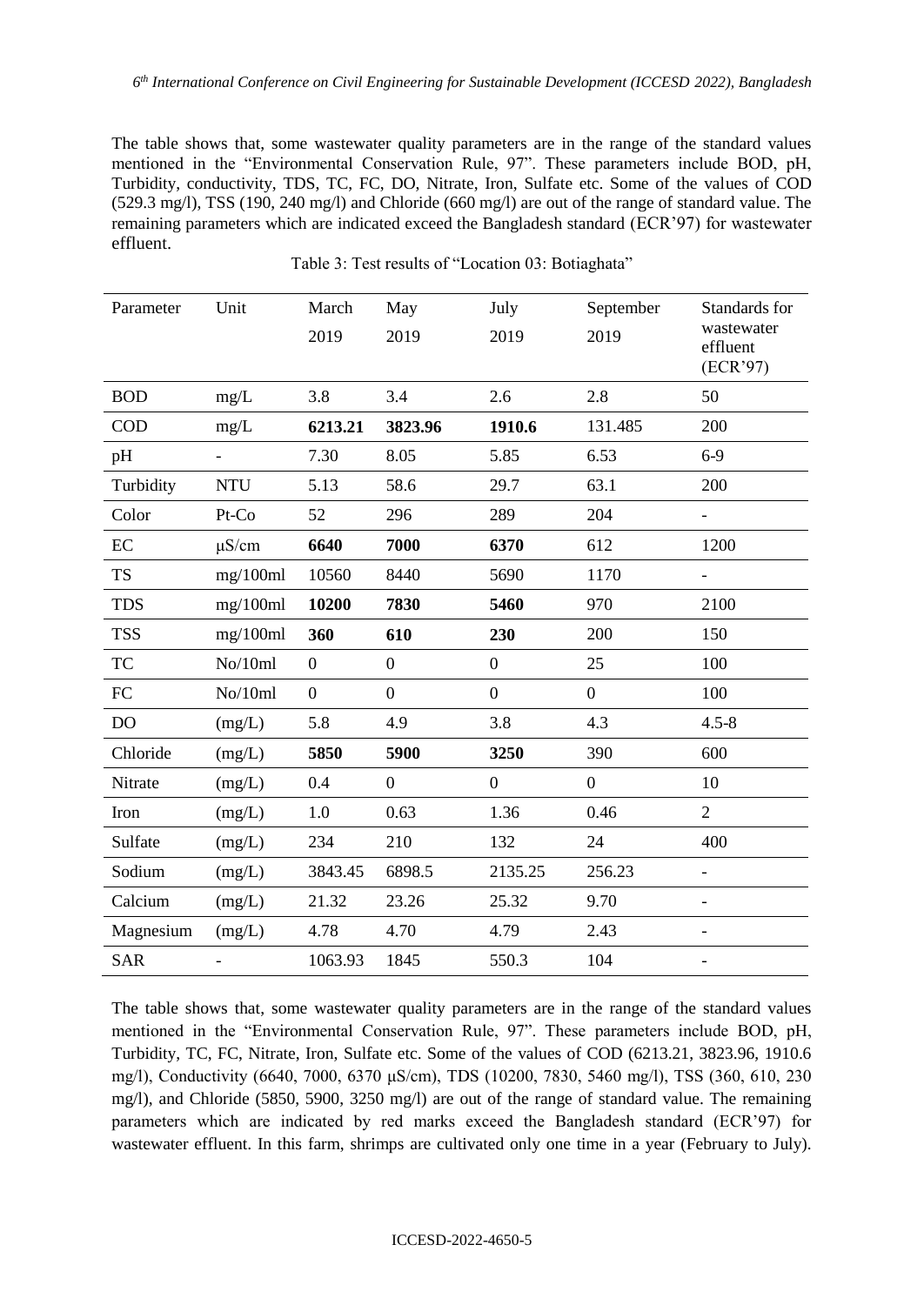The values of the month of September 2019 are the water of Rupsha river before processing for the shrimp culture.

### **3.2 Possibility of reusing shrimp farm water as irrigation water**

#### **3.2.1 Water Quality Standard for Irrigation**

Table 4: Irrigation water quality assessment with respect to BIWQS (DoE, 1997)

| Parameter     | Rate of Hazards | Water class |
|---------------|-----------------|-------------|
| pH            | $5.1 - 6.4$     | No problem  |
|               | $6.5 - 8.5$     | Moderate    |
|               | 8.5-9.5         | Sever       |
| EC            | $<$ 250         | Excellent   |
|               | 250-750         | Good        |
|               | 750-2000        | Permissible |
|               | 2000-3000       | Doubtful    |
|               | >3000           | Unsuitable  |
| $TDS$ (mg/l)  | $<$ 450         | Good        |
|               | 450-2000        | Permissible |
|               | >2000           | Unsuitable  |
| $Cl^-(mg/l)$  | < 80            | No problem  |
|               | 80-200          | Moderate    |
|               | $>200$          | Sever       |
| $Na^+(mg/l)$  | < 60            | No problem  |
|               | 60-180          | Moderate    |
|               | >180            | Sever       |
| $NO3- (mg/l)$ | $<$ 5           | No problem  |
|               | $5 - 30$        | Moderate    |
|               | $>30$           | Sever       |
| <b>SAR</b>    | $10-18$         | Good        |
|               | 18-26           | Doubtful    |
|               | $>26$           | Unsuitable  |

#### **3.2.2 Physical & Chemical Characteristics of Shrimp farm Water**

The obtained pH value of water from Location 01, Location 02, Location 03 was found 7.19,7.37,6.93 which is close to 7 indicates that the water is suitable for irrigation purpose. The EC is used to estimate the salinity of water used for irrigation. It is used as a proxy measure for TDS concentration in water. The Shrimp farm water was within the allowed limit according to irrigation water classifications based on EC and TDS. Comparing with BIWQS (DoE, 1997), the value of EC in water is not exceeded the tolerance limit (2250 us/cm) for irrigation except 'Location 3'. The amount of chlorine in the water from the shrimp farm surpassed the tolerance limit (200 mg/l) for irrigation in Bangladesh (DoE, 1997). Nitrate concentration in Shrimp farm water was found in the tolerable limit. But the concentration of Sodium ion exceeds the tolerable limit (180 mg/l). As the sodium content is high, the SAR value was found to be high  $(>26)$ . The average SAR values in Locations 1, 2, and 3 were determined to be 890.8, 69.08, and 223 correspondingly. The sodium adsorption ratio reflects how much irrigation water interacts with cation exchange processes in the soil. Excess sodium binds to soil particles, producing changes in soil properties and a reduction in permeability.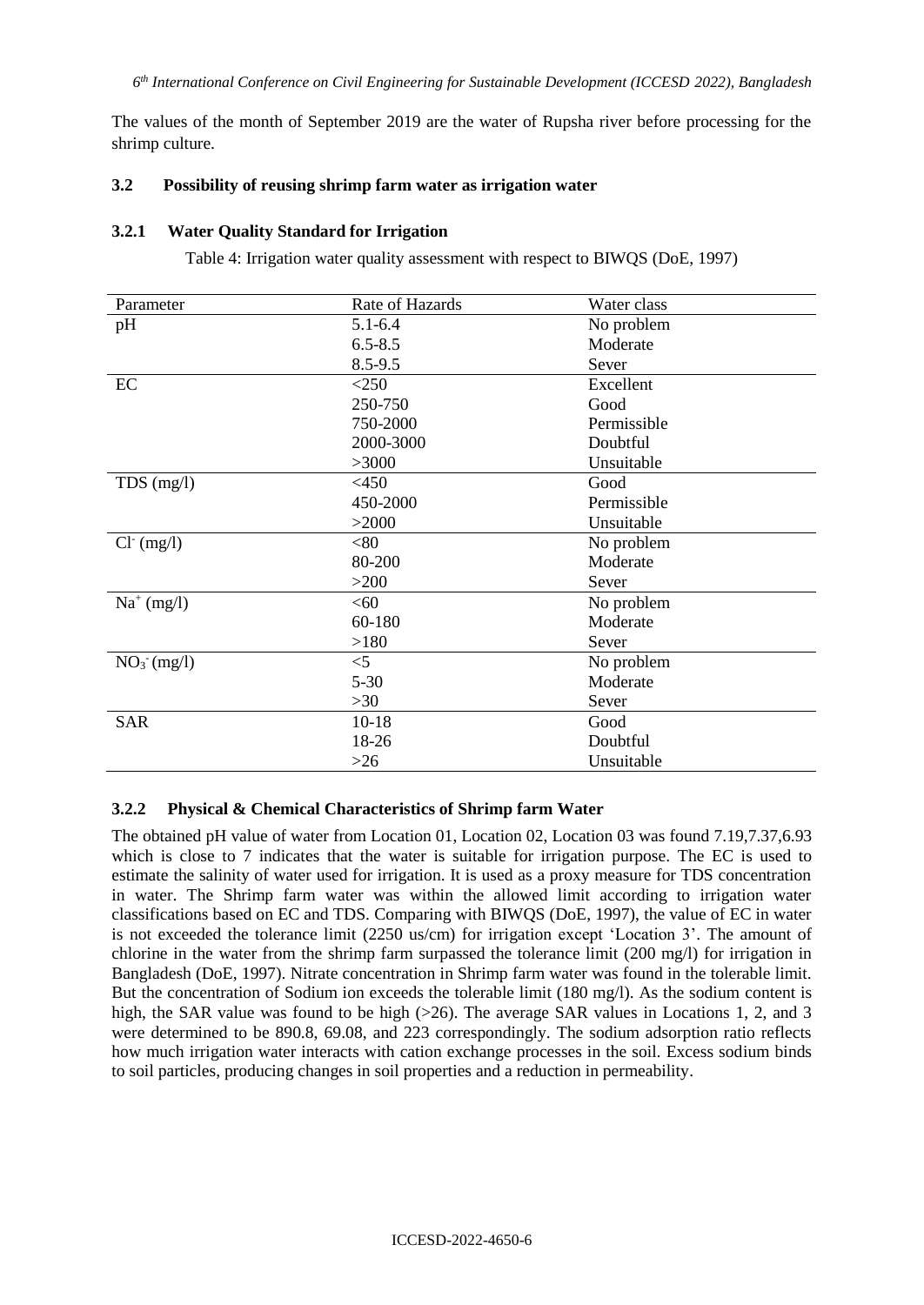





Figure 3: Comparison of Sodium concentration Figure 4: Comparison of SAR value with with allowable limit for irrigation allowable limit for irrigation





### **4. CONCLUSIONS**

In shrimp farming, a large quantity of water is wasted. With the scarcity of fresh water supplies growing in many arid and semi-arid regions of the world, the use of wastewater in agriculture is a centuries-old technology that is gaining renewed interest. For this study, the samples were collected from three selected shrimp farm in Khulna region at monthly intervals. The samples were tested and compared with the "Environmental Conservation Rule, 97". According to the findings of the tests, certain parameters such as COD, Conductivity, Total Dissolved Solid (TDS), Total Suspended Solid (TSS), Cl<sup>-</sup> exceed the Bangladesh standard value (ECR'97). Other parameters are within the limit of standard values with regards to Bangladesh context. The results indicate that if the water disposed directly without treatment, it may cause potential thread for the aquatic life. Comparing the suitable values for irrigation water according to BIWQS (DoE, 1997) it can be concluded that the water of shrimp farms cannot be used directly due to very high salinity and SAR value. TDS, major cations  $(Na^+, Ca^{2+}, Mg^{2+})$  and anions (CI), values were not in tolerate limit. The water sample's SAR Index indicates that it is ineligible for irrigation as the Na<sup>+</sup>, Ca<sup>2+</sup> and Mg<sup>2+</sup> were not in permissible limits. This water can be used after proper treatment.

#### **ACKNOWLEDGEMENTS**

We are grateful to Khulna University of Engineering and Technology for providing financial and laboratory assistance for this research project for the B.Sc. Engineering (Civil) Degree.